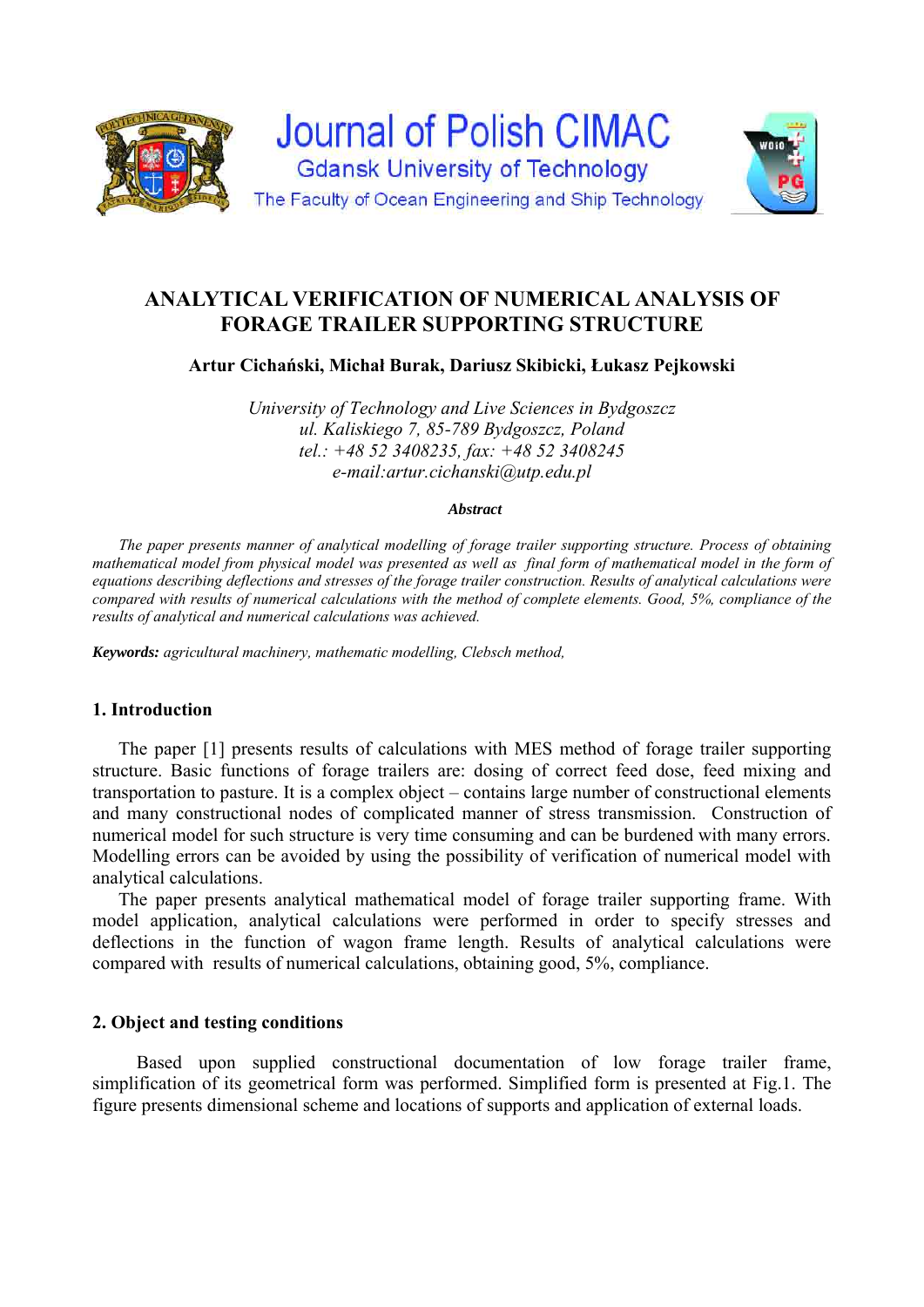

*Fig. 1. Characteristic dimensions of EVO 12 frame* 

Based upon the scheme as of Figure 1, values of parameters present in analytical dependencies  $(1\div 3)$  were specified. Based upon the scheme as of Figure 2 the form of dependency was set and value of moment of inertia of beams horizontal cross-section  $(4\div 5)$  was calculated. Main supporting beams are made of closed sections 80x160mm and flat sections 180x14mm. Values of the aforementioned parameters are presented in Table 1.



*Fig. 2. Cross-section of main supporting beam a) scheme, b) values of parameters*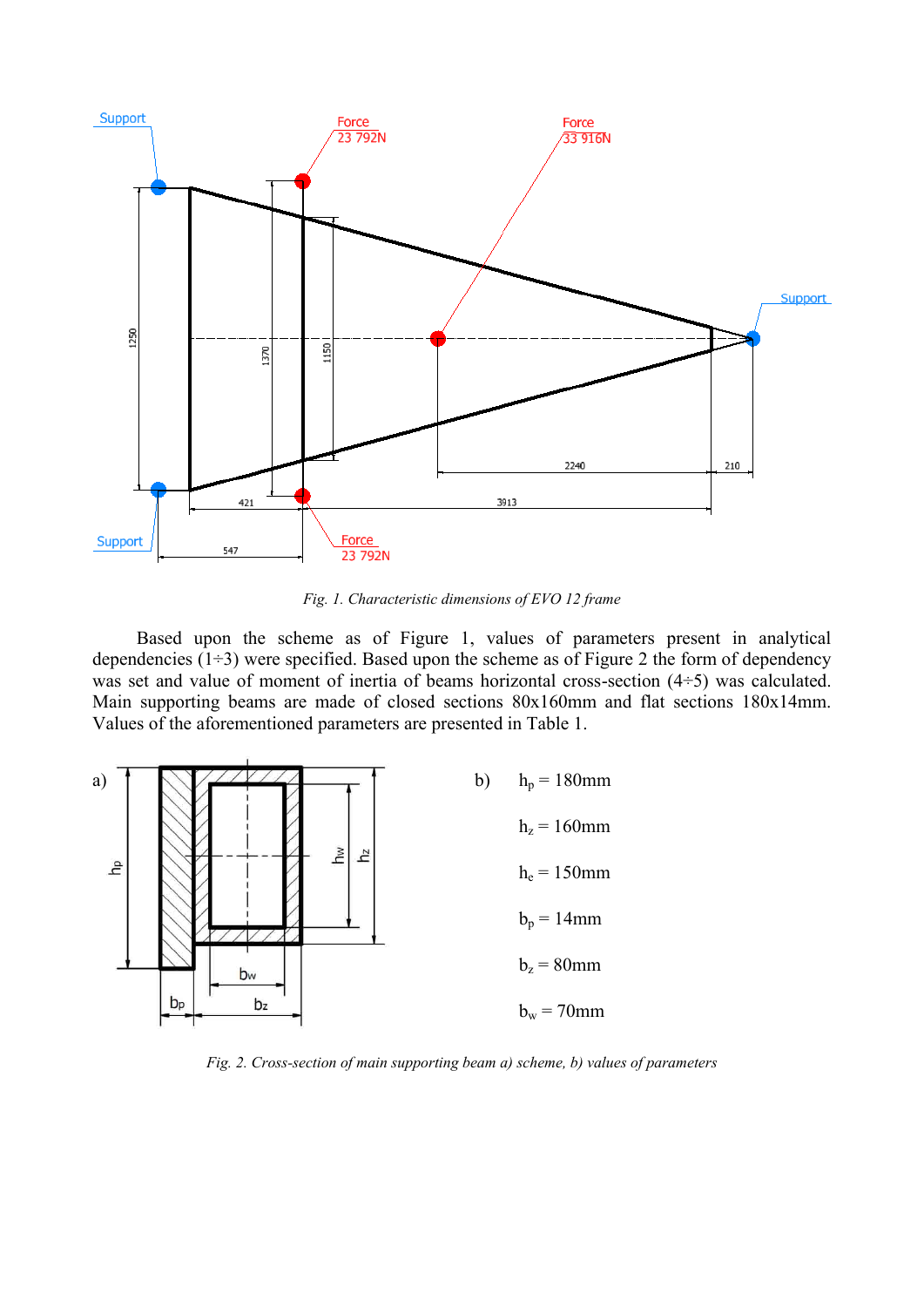#### **3. Analytical calculations**

Simplified geometry of forage trailer was modelled with beam supported on both sides (Fig. 3). After dismantling of knots and application of external loads mathematical model as on Figure 3 was obtained.



*Fig. 3. Scheme of forces layout* 

Solving of layout presented at Figure 3 with Clebsch method [2] leads to setting the deflecting functions with dependency (1) and deflecting moments with dependency (2):

$$
y = \frac{1}{EI} \left( \frac{R_A \cdot x^3}{6} \Big|_{x_1} - \frac{P_1 \cdot (x - a)^3}{6} \Big|_{x_2} - \frac{P_2 \cdot (x - b)^3}{6} \Big|_{x_3} + c_1 \cdot x + c_2 \right) \tag{1}
$$

$$
Mg = R_A \cdot x|_{x_1} - P_1 \cdot (x - a)|_{x_1} - P_2 \cdot (x - b)|_{x_1}
$$
 (2)

Where integration constants and reaction values are described with dependencies (3):

$$
c_1 = -\frac{R_A L^2}{6} + \frac{P_1 (L-a)^3}{6L} + \frac{P_2 (L-b)^3}{6L}
$$
\n(3a)

$$
c_2 = 0 \tag{3b}
$$

$$
R_A = \frac{P_1 \cdot (L - a)}{L} + \frac{P_2 \cdot (L - b)}{L} \tag{3c}
$$

Crucial element of calculations of frame deflecting (1) is correct setting of inertia moments for supporting beam cross-section, presented as a scheme at Fig. 2.

After necessary transformations, location of gravity centre was described with dependency (4) and value of inertia moment with dependency (5):

$$
y_c = \frac{b_p h_p \frac{h_p}{2} + b_z h_z \frac{h_z}{2} - b_w h_w \frac{h_w}{2}}{b_p h_p + b_z h_z - b_w h_w} \tag{4}
$$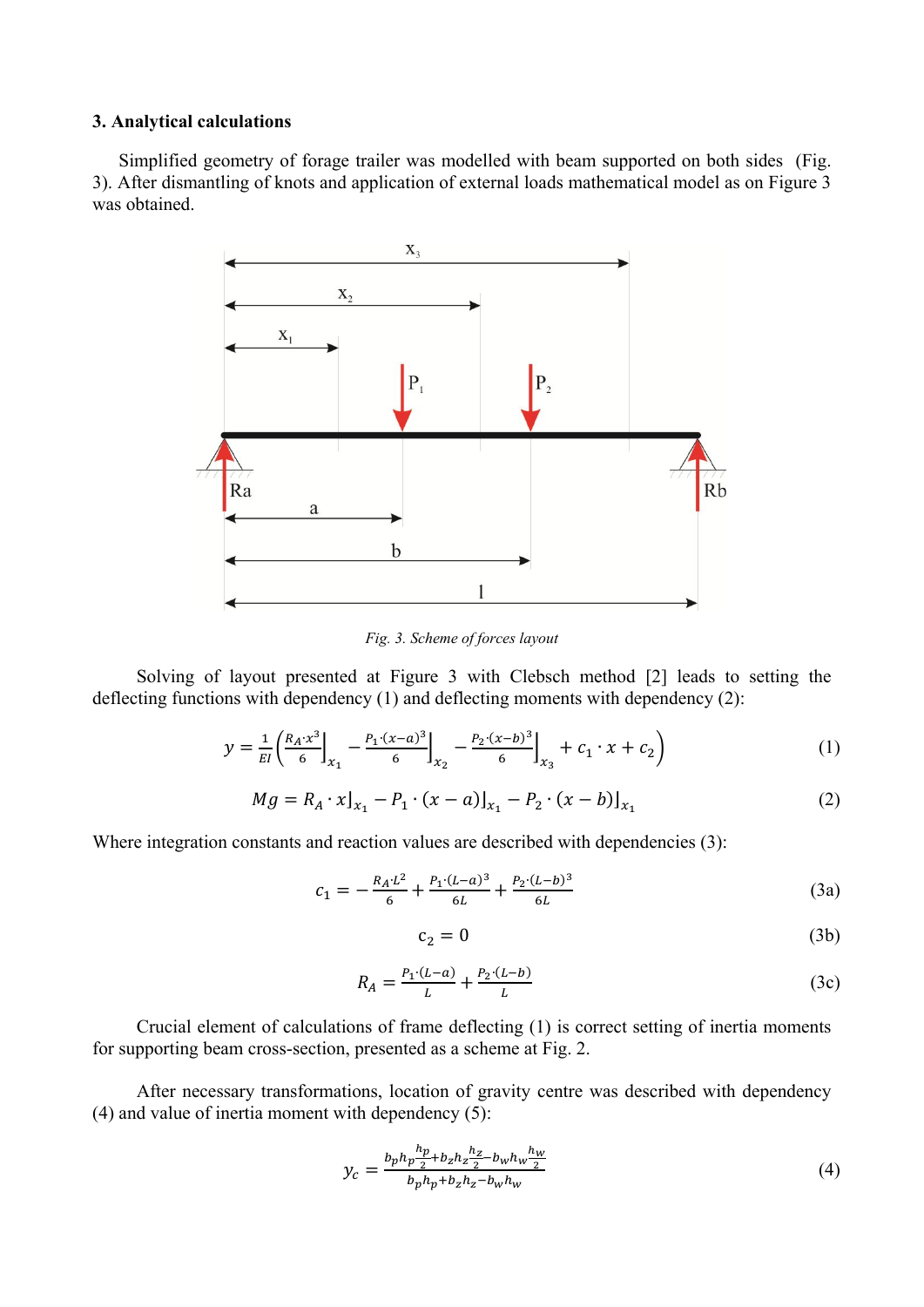$$
I_x = \frac{b_p h_p^3}{12} + b_p h_p \left(\frac{h_p}{2} - y_c\right)^2 + \frac{b_z h_z^3}{12} + b_z h_z \left(\frac{h_z}{2} - y_c\right)^2 - \frac{b_w h_w^3}{12} - b_w h_w \left(\frac{h_z}{2} - y_c\right)^2 \tag{5}
$$

Thus, it was possible to specify value of stress in the most distant fibres from neutral axis (6):

$$
\sigma = \frac{Mg * y_c}{I_x} \tag{6}
$$

#### **4. Results of analytical calculations**

Based upon dependencies  $(1) \div (6)$  assuming values of individual parameters presented in Table 1, distributions of normal stresses and deflections of main beam, changing along wagon frame length, were set. Table of distributions specified by analytical and numerical means is presented for stresses as at Fig. 4 and for deflections as at Fig. 5. for such comparisons, in numerical models platform for drive gears fixing was skipped.

*Table 1. Values of parameters specifying balance layout at Fig. 3* 

| Parameter      | Value                      |
|----------------|----------------------------|
| a              | 547 mm                     |
| b              | 2 2 2 0 mm                 |
| L              | 4670 mm                    |
| P1             | 47 584 N                   |
| P <sub>2</sub> | 33 916 N                   |
| lχ             | 29 402 785 mm <sup>4</sup> |
| F              | 2e5 MPa                    |

Very good compliance of numerical calculations results and analytical stresses is noticeable (Fig. 4). Differences result only from simplifications of analytical model based on skipping of local changes of stiffness caused by joining of main supporting structure of the forage trailer with other constructional elements. It is important that maximum values of stresses, which decide about the frame supporting ability, differ only by ca. 3%.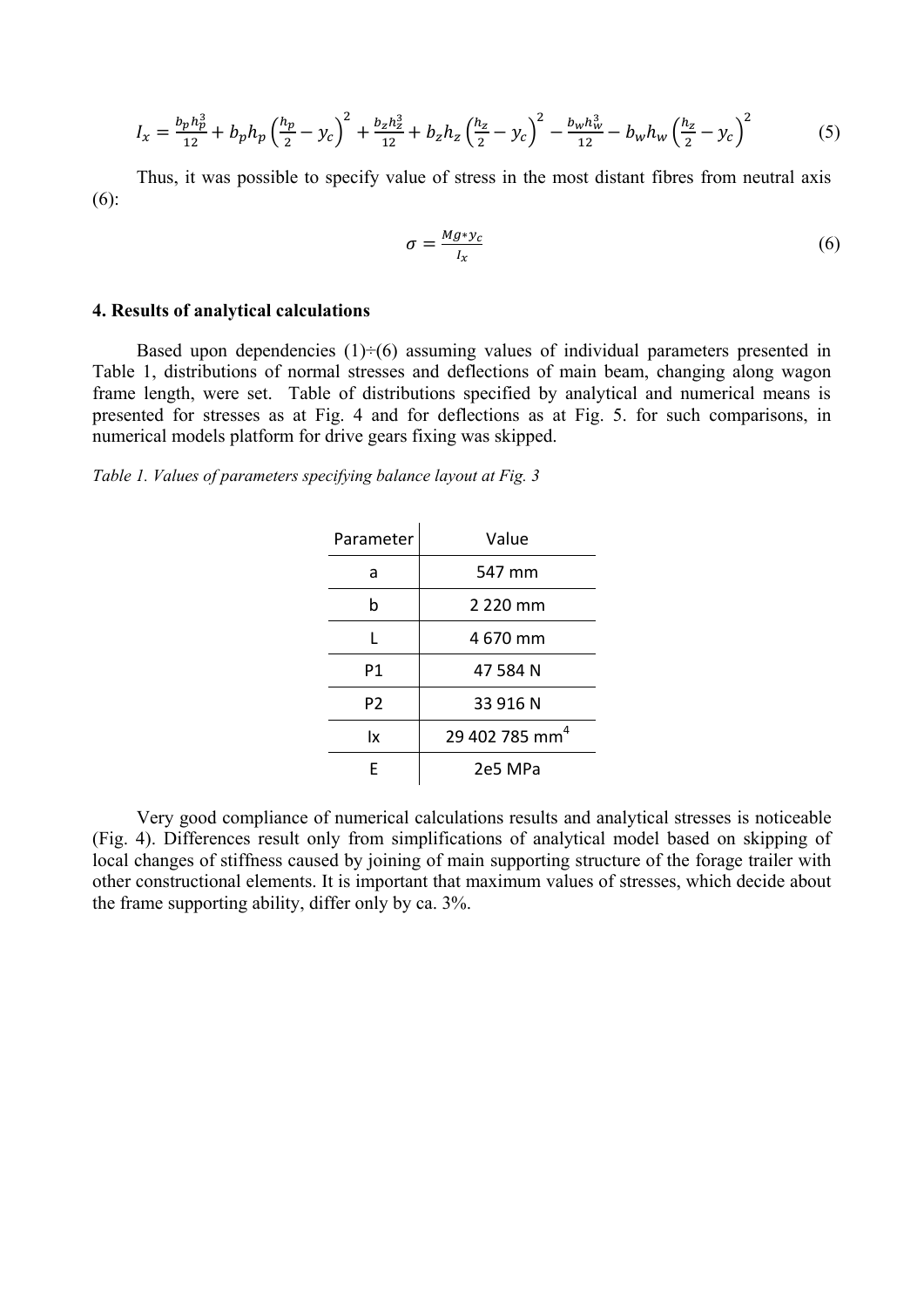

*Fig.4. Set of results of analytical calculations and numerical analyses for stresses in supporting beam of low EVO 12 frame* 

In case of deflections nature of changes in both cases of analyses is identical. Local stiffness do not influence the change of nature of function of forage trailer deflections. Value of deflections calculated numerically is only by 5% higher than the one obtained analytically.



*Fig. 5. Set of results of analytical calculations and numerical analyses for deflections in supporting beam of EVO 12 frame*